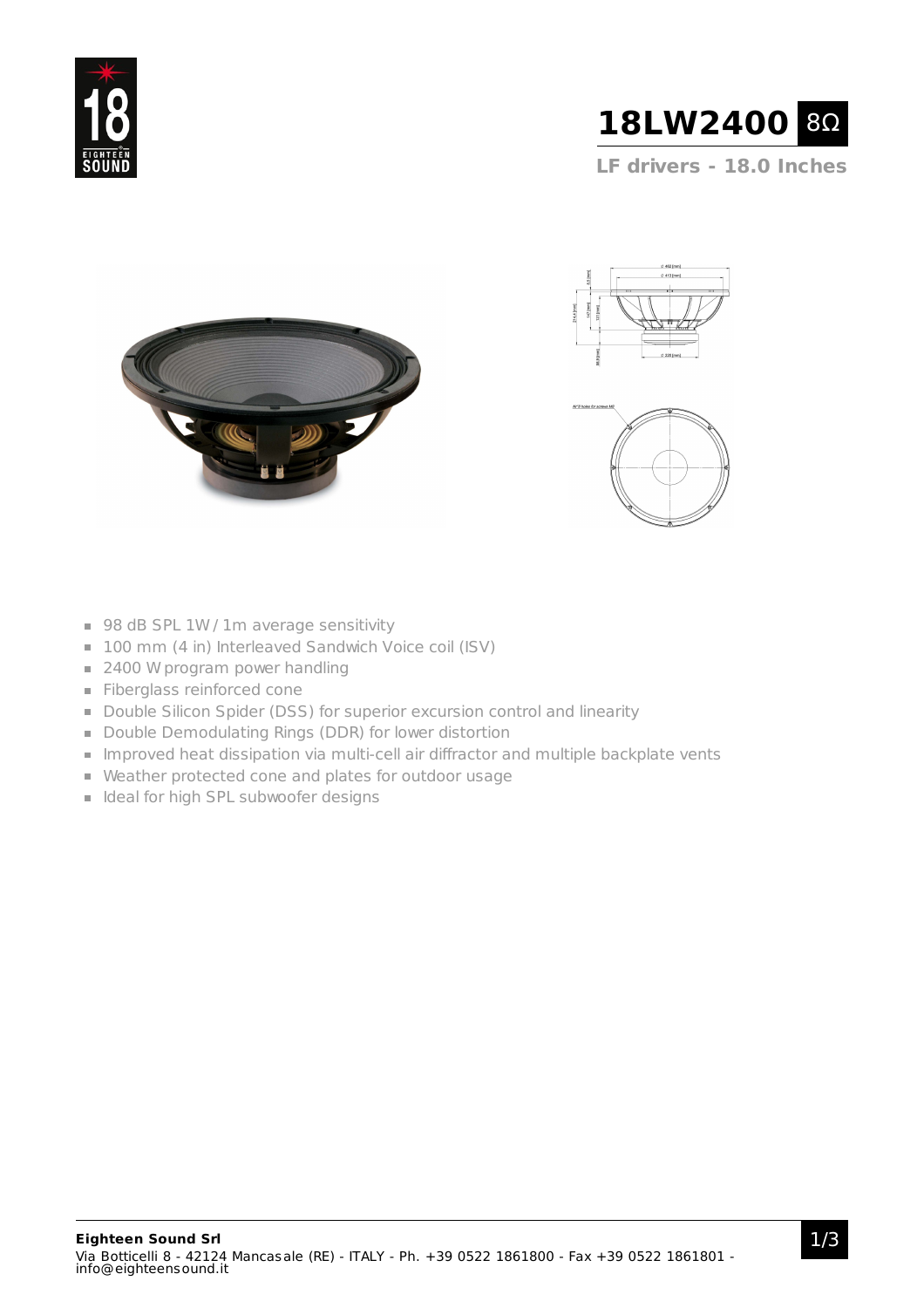

# **18LW2400** 8Ω

**LF drivers - 18.0 Inches**

The 18LW2400 is an 18 inch extended low frequency loudspeaker designed for high SPL subwoofer applications in either a reflex, bandpass or horn loaded configuration. Compared to our industry standard 18LW1400, the 18LW2400 provides higher maximum SPL, increased program power handling and lower power compression. For optimum results we recommend amplifiers able to deliver 2400 Watt program power without clipping. Transducer design features include a large displacement suspension system which, in conjunction with a fiberglass reinforced, straight ribbed cone and the Eighteen Sound proprietary Double Silicon Spider (DSS) technology, allows an ultra-linear piston action and provides full mechanical control across the entire working range. The 100 mm (4 in) inside-outside copper voice coil based on Interleaved Sandwich Voice coil (ISV) technology provides high levels of thermal stability and durability. In order to furtherly increase power handling and reduce power compression figure, 18LW2400 uses the same voice coil ventilation technology developed for our flagship 9000 neodymium transducer series. A special low density material air diffractor has been placed into the backplate acting as a cooling system, increasing power handling capability and lowering the power compression figure. As a final result Eighteen Sound engineers obtained almost 1 dB reduction in full power power compression value if compared to 18LW1400, and an increased program power handling value of 2400 Watt. The low distortion and unmatched sound quality of the 18LW2400 has been significantly improved by Double Demodulating Rings (DDR) embedded in the pole piece of the magnetic structure. These have been designed to reduce the intermodulation and harmonic distortion while improving the transient response. 10% reduction in weight have been obtained optimizing the magnetic structure through advanced FEA CAD simulation tools. 18LW2400 is able to perform properly under inclement weather conditions: the exclusive cone treatment improves pulp strength and gives water repellent properties to both sides of the cone. In addition, the special treatment applied to top and back plates of the magnetic structure is far more resistant to the corrosive effects of salts and oxidization.